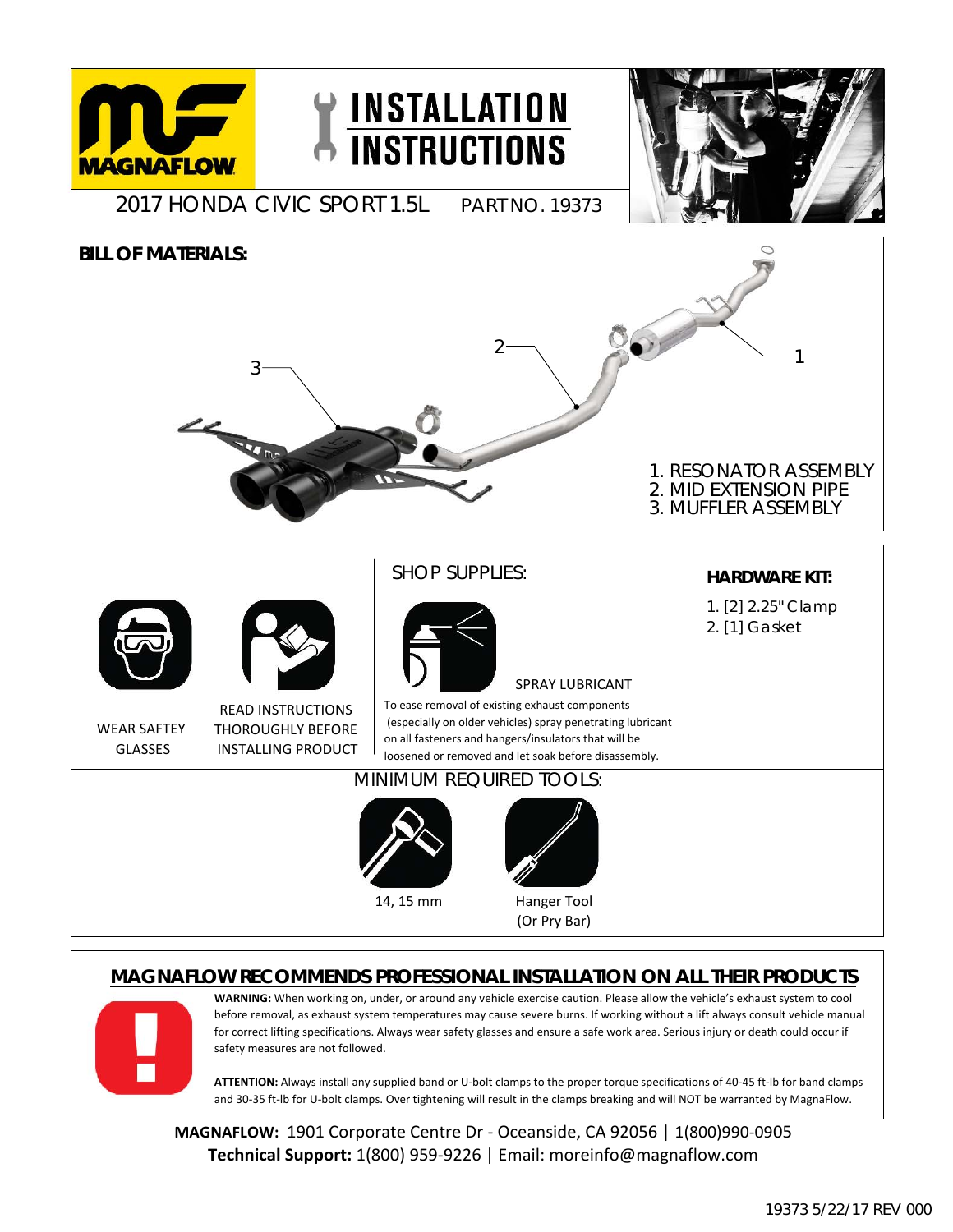## **INSTALLATION INSTRUCTIONS**





the inlet pipe at the catalytic converter flange junctions. Working front to rear disengage all welded hangers from the rubber insulators. The OEM exhaust system can now be removed in one piece. Be sure to retain all mounting hardware as it will be needed to install your new MAGNAFLOW system Step 1: To remove the OEM system first unbolt and remove the cross member at the inlet. Next, unbolt



in sulator. Step 2: Begin installing your new system by loosely bolting both inlet flange of the Resonator Assemblies to the catalytic converter outlets using the OEM hardware. Engage the welded hangers to the rubber



Step 3: Next loosely fasten the Mid Extension Pipe to the Resonator Assembly using the supplied clamp.